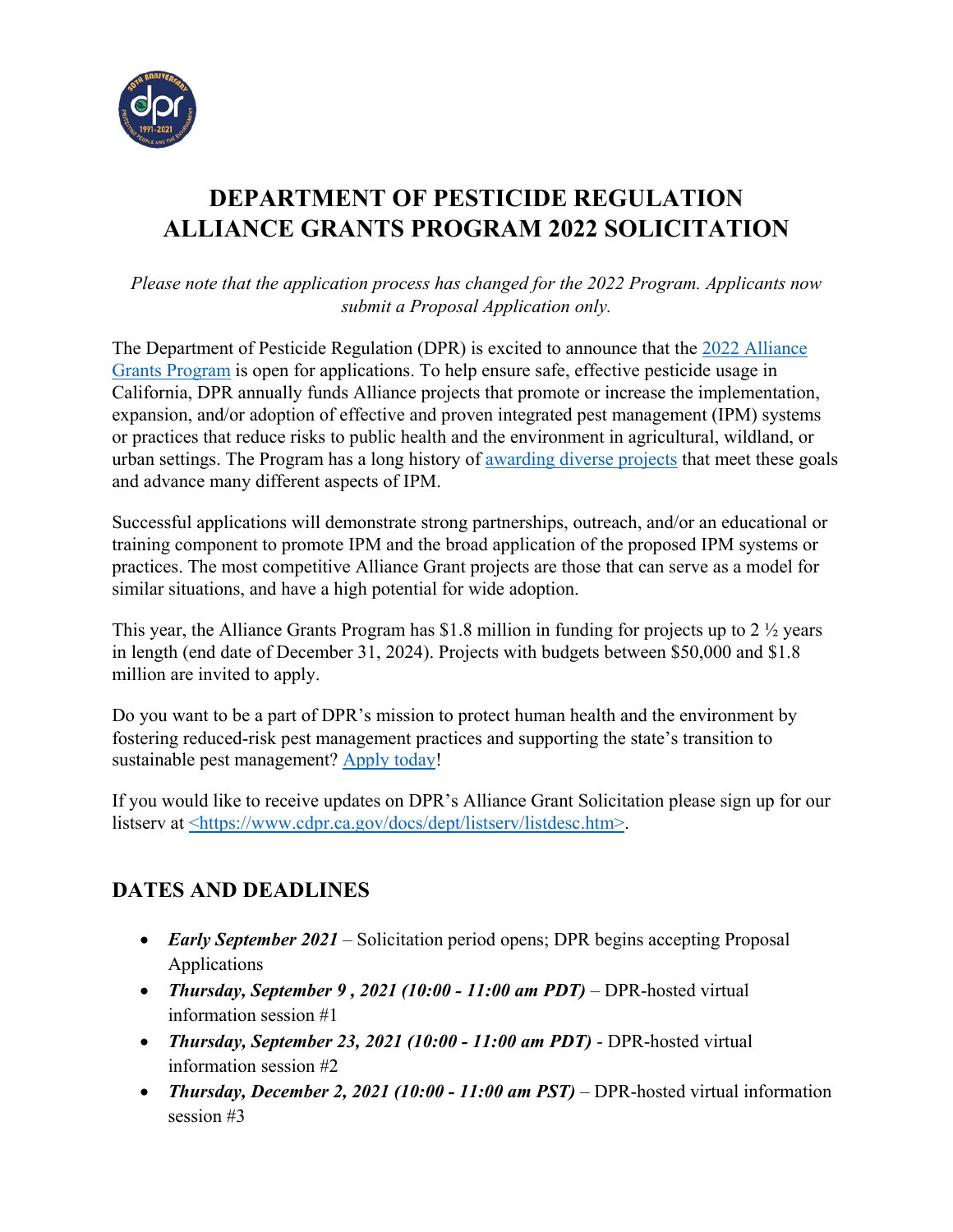- *Thursday, February 3, 2022 (10:00 11:00 am PST)* DPR-hosted virtual information session #4
- *Thursday, March 10, 2022 (5:00 pm PDT)* Final application deadline
- *Thursday, May 12, 2022 (9:30 am PDT)* Pest Management Advisory Committee (PMAC) Alliance Grants proposal review meeting
- Late June 2022 Funding decision emails sent out
- *Thursday, September 1, 2022* Likely earliest project start date pending full execution of grant agreement
- *Tuesday December 31, 2024* Latest project end date

# **ELIGIBILITY REQUIREMENTS**

- 1. The project must primarily benefit the people of California.
- 2. The project must not mention, promote, or disparage a pest control brand or trade name in a deliverable or use the image of a product in a deliverable. Active ingredient names must be used instead.
- 3. All applicants, principal investigators, key personnel, subawardees, subcontractors, and consultants must meet all eligibility requirements and be eligible to contract with DPR.
- 4. All grantees, principal investigators, key personnel, subawardees, subcontractors, and consultants must abide by all of the provisions of the applicable University of California/California State University System (UC/CSUS) and non-UC Terms and Conditions, including overhead capped at 25%.
- 5. Alliance Team members must have the appropriate background and technical experience to complete the project. DPR's grant manager assigned to the grant must be a full and participating member of the Alliance Team.
- 6. The funding requested must be within the minimum and maximum funding limits of \$50,000-\$1.8 million.
- 7. The project must not depend on other sources of funding for the completion of any task or deliverable. However, in-kind contributions of personnel time, equipment, facilities, and materials by Alliance Team members are allowed.
- 8. The project goals and objectives must be clearly stated and must promote or increase the implementation, expansion, and/or adoption of effective and proven integrated pest management (IPM) systems or practices that reduce risks to public health and the environment in agricultural, wildland, or urban settings.
- 9. The project must demonstrate the economic feasibility and efficacy related to scalable implementation of the proposed IPM practices to be promoted.
- 10. The project must not focus primarily on research; however, applied research can be a minor component of the overall project. Projects that include any basic research component, or which include substantial amounts of applied research as a major component, are encouraged to apply to DPR's [Research Grants Program.](https://www.cdpr.ca.gov/docs/pestmgt/grants/research/index.htm) For the purposes of this Grant Solicitation, a substantial amount of applied research is defined as the sum of applied research activities comprising more than 25% of Tasks or the Budget (as described in the submitted Scope of Work).
- 11. Eligible applicants may include (but are not limited to) entities such as government and tribal agencies, universities, colleges, consultants, pest control businesses, commodity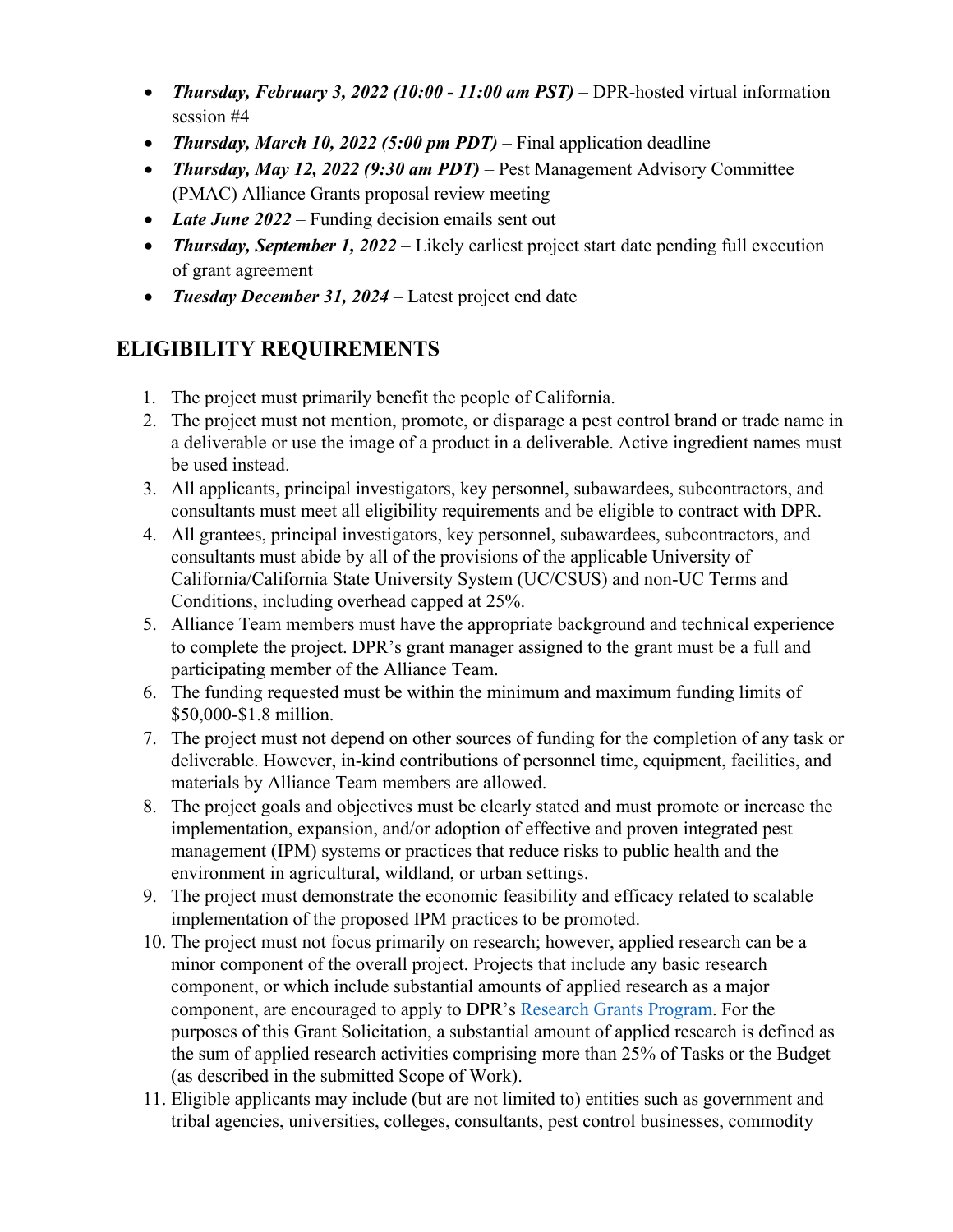groups, and nonprofit organizations. Principal investigators, key personnel, subawardees, subcontractors, and consultants must not have outstanding fines or penalties with DPR or with any County Agricultural Commissioner.

- 12. DPR employees are not eligible to receive funds; however, other State employees may apply.
- 13. PMAC members or their alternates involved in an Alliance Grant Proposal Application must abide by the conflict of interest requirements contained within the [PMAC Charter.](https://www.cdpr.ca.gov/docs/dept/pmac/charter.pdf)

## **PROPOSAL APPLICATION PROCESS**

The [2022 Alliance Grants Proposal Application Package](https://www.cdpr.ca.gov/docs/pestmgt/grants/alliance/app_materials.htm) is now available and may be downloaded. The 2022 Alliance Grants Proposal Application Package contains all required documents for preparing your Proposal Application. Please read and review the documents carefully, and relay any questions to Alliance Grants Program Lead, Dr. Tory Vizenor, at **[Tory.Vizenor@cdpr.ca.gov](mailto:Tory.Vizenor@cdpr.ca.gov)**.

The Proposal Application Package consists of the following documents:

- Alliance Grant Proposal Application Form (PDF)
- Scope of Work and Budget Information (Microsoft Word document)
- Alliance Grant Proposal Application Guidance Document (PDF)
- Terms and Conditions for UC/CSUS grantees (PDF)
- Terms and Conditions for non-UC/CSUS grantees (PDF)
- Department of Pesticide Regulation Alliance Grants Program 2022 Solicitation (PDF)

Completed Proposal Applications must be submitted no later than **5:00 pm PDT on Thursday, March 10, 2022** to the following two email addresses:

- DPR's Pest Management Grants Program at **d[prpmgrants@cdpr.ca.gov](mailto:dprpmgrants@cdpr.ca.gov)**
- Alliance Grants Program Lead at **[Tory.Vizenor@cdpr.ca.gov](mailto:Tory.Vizenor@cdpr.ca.gov)**

Completed Proposal Applications should contain all the required documents listed below. Optional documents may be included as needed to support the Proposal Application. **Submit all documents in the format of a PDF. Please additionally include the Scope of Work and Budget Information document as a Microsoft Word file.**

### *Required*

- Completed Alliance Grant Proposal Application Form, including:
	- o Completed Applicant and Submitter Information section;
	- o Completed Certification and Submission Statement section;
	- o Yes/no responses to the Eligibility Questions; and
	- $\circ$  Answers to Questions 1 4 (not to exceed one page each for Questions 1, 2, and 3 and two pages for Question 4 for a total of 5 pages).
- Letters of Support from expected beneficiaries of the IPM systems or practices or from others who can attest to the quality or effectiveness of the applicant's similar work.
- Full-text versions of up to five Key Cited Documents that document the effective and proven IPM systems or practices that your project will build upon.
- Curriculum vitae or resumes of Principal Investigators (PIs) and Key Personnel.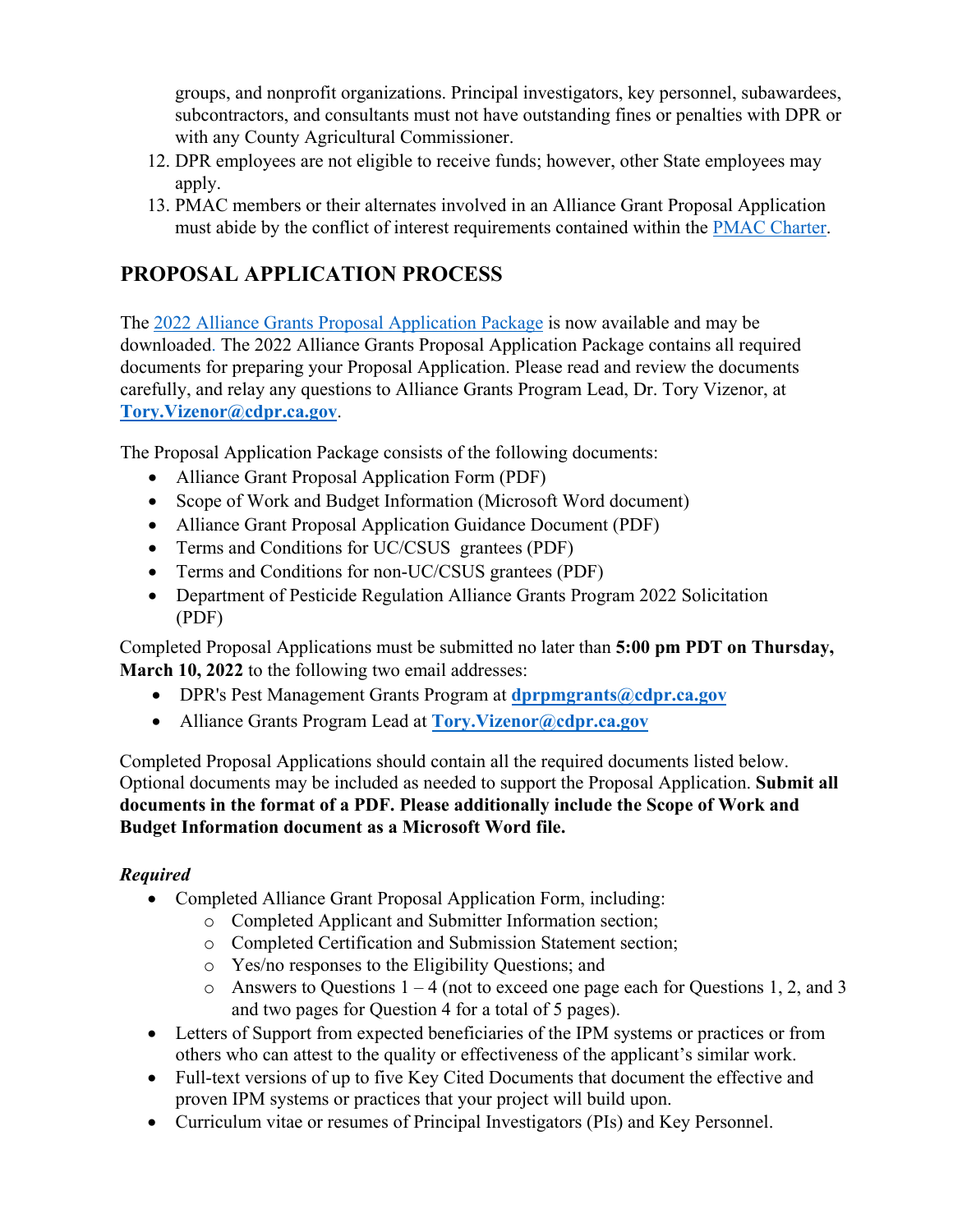• Completed Scope of Work and Budget Information document.

#### *Optional*

- A list of pesticides and active ingredients that will likely be affected if the proposed IPM systems or practices are adopted.
- Illustrative graphics that enhance the application (e.g. flow charts).

If you have any questions, please reach out to the Alliance Grants Program Lead at **[Tory.Vizenor@cdpr.ca.gov](mailto:Tory.Vizenor@cdpr.ca.gov)** 

### **REVIEW PROCESS**

After you submit your Proposal Application, DPR staff will screen the submitted materials to ensure that they meet all eligibility requirements, as detailed in the Eligibility Requirements section. Only those proposal Applications that meet all eligibility requirements will be reviewed and ranked by DPR staff and the Pest Management Advisory Committee (PMAC)<sup>[1](#page-3-0)</sup>, a stakeholder group with members from diverse affiliations with expertise and/or interest in pest management that assists DPR's Grants Programs with Proposal Application review.

The PMAC will make grant funding recommendations to the Director via a consensus-based Proposal Application ranking process that occurs during a [public meeting](https://www.cdpr.ca.gov/docs/dept/pmac/pmaclink.htm). DPR staff will also rank the Proposal Applications and provide a staff recommendation to the Director. The Director considers these separate recommendations and selects projects for funding.

### **NOTIFICATION PROCESS**

Applicants will be notified via an email from the Alliance Grants Program Lead, Tory Vizenor, as to whether or not their Proposal Application was awarded funding by late June 2022. Feedback for applicants whose projects were not selected for funding will be provided after awards are announced.

<span id="page-3-0"></span> $<sup>1</sup>$  For more information about the PMAC, including dates and agendas of public meetings and the</sup> current roster, visit the [PMAC website.](https://www.cdpr.ca.gov/docs/dept/pmac/pmaclink.htm)